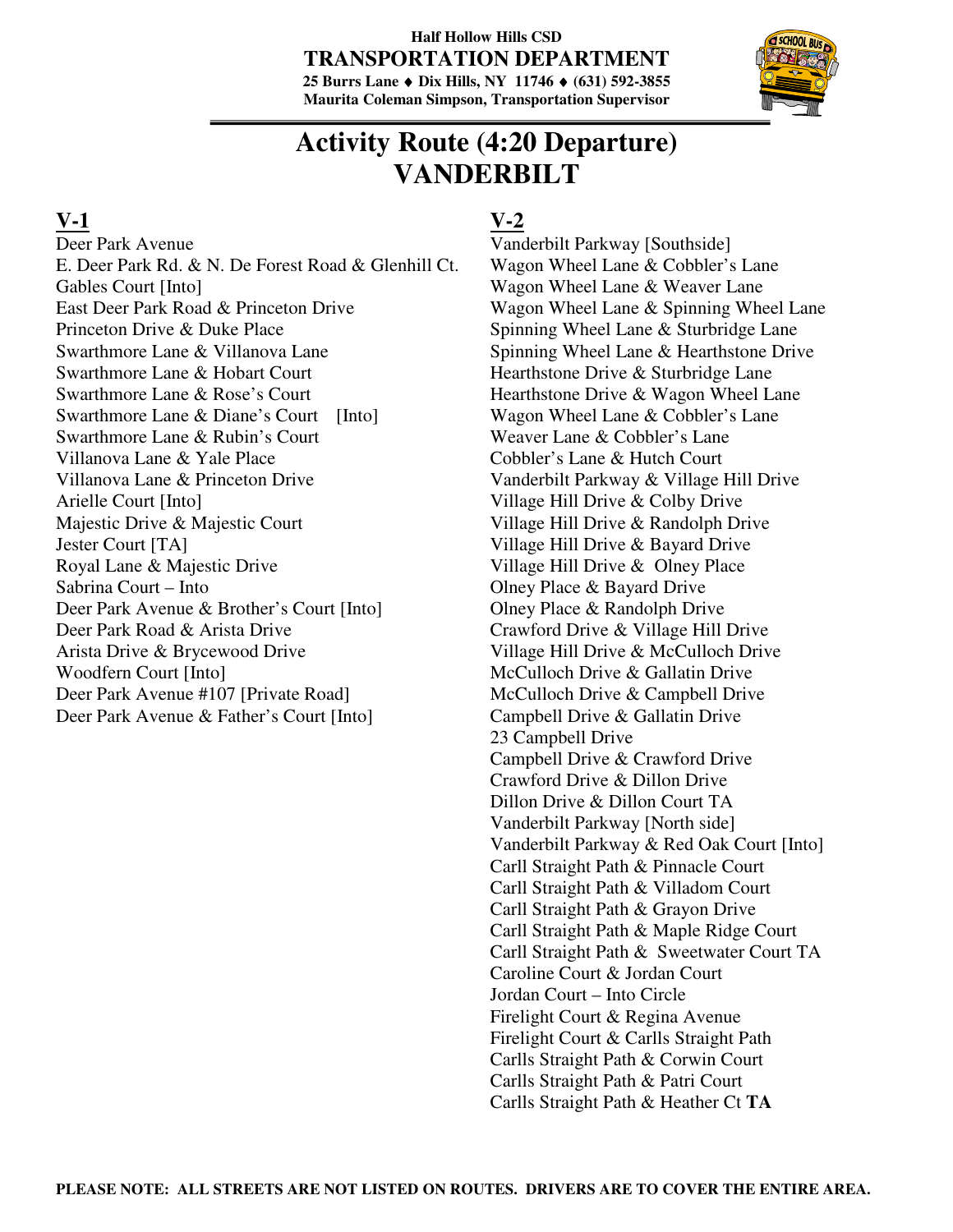

## **Activity Route (4:20 Departure) VANDERBILT**

#### **V-3**

Main Avenue & Brown Blvd Main Avenue & Landscape Drive Main Avenue & Sunset Avenue Main Avenue & Hilltop Lane Main Avenue & Linden Street Main Avenue & Willow Street Willow Street & Perry Lane Willow Street & Conway Court Willow Street & Stonington Circle Barrington Drive & Landscape Drive Landscape Drive & West Farm Dr & West Hills Place Landscape Drive & Coventry Court Landscape Drive & Sunset Avenue Sunset Avenue & Foothill Place Foothill Place & Landscape Drive Foothill Place & Brown Blvd Brown Blvd & Heritage Lane Brown Blvd & Manchester Blvd Midland Lane & Main Avenue Hilltop Lane & Main Avenue Linden Street & Main Avenue Linden Street & Perry Lane Midland Lane & Perry Lane

### **V-4**

Buttonwood Drive [At Parking Area] Buttonwood Drive & Winwood Court Buttonwood Drive & Parkwood Lane DeForest Road & Parkwood Drive DeForest Road [All Stops East Side] DeForest Road & Serene Court DeForest Road & Parkside Drive DeForest Road [West Side] Buttonwood Drive & Parkside Drive Buttonwood Drive & Westwood Court Buttonwood Drive & Butternut Court DeForest Road & Buttonwood Drive Hunting Hill Drive & Northwood Court [Into] Hunting Hill Drive & Kalb Court Hunting Hill Drive & Hunting Hill Drive Walton Court - Into Daly Road [All Stops to Willoughby Path] Willoughby Path & Penrose Path Penrose Path – Into Andiron Ct, Cordwood Ct, Home Ct Willoughby Path & Vincent Court Willoughby Path & Curtis Path Curtis Path – Center - Top Daly Road – All Stops Ivory Court [Into]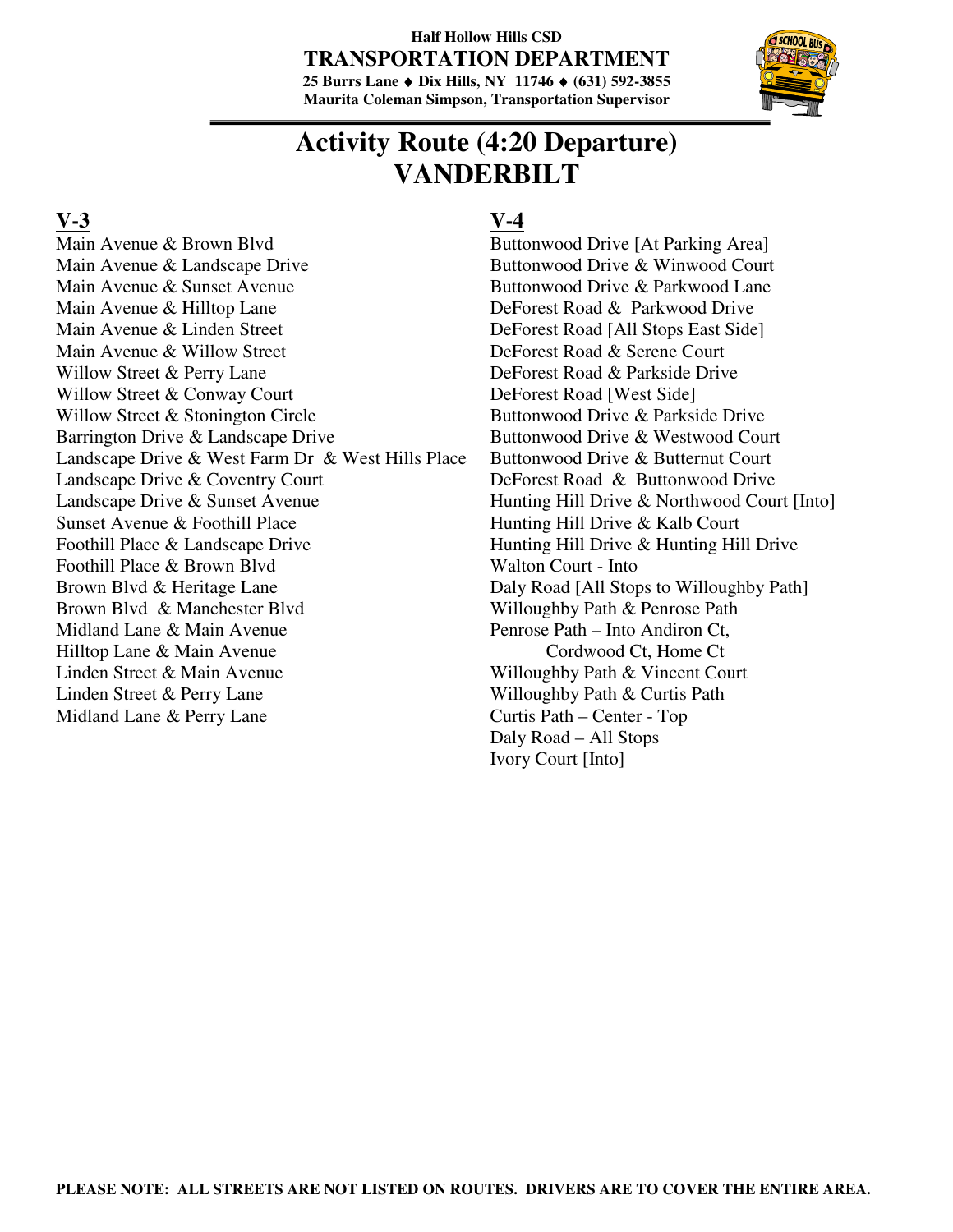

## **Activity Route (4:20 Departure) VANDERBILT**

#### **V-5**

Deer Park Avenue & North Service Road (LIE) Carriage Court & Ford Place Chablis Drive & Ford Place Chablis Drive & Mona Lane Chablis Drive & Jason Court Half Hollow Road & Wildwood Drive Wildwood Drive to Croydon Ct to Sleepy Hollow Lane Wildwood Dr to Woodsend Half Hollow Road & Sugar Maple Court Honey Locust Court & Sweetgum Court Deer Park Avenue #559 Deer Park Avenue & Half Hollow Road Half Hollow Road to Hart Place Hart Place & Weeks Road [TA – Court] Vanderbilt, Astor and Dupont Courts Half Hollow Road & Equestrian Way Saddlebrook Court, Hunting Hollow Court, Fox Hollow Court, Stirrup and Shetland Courts Half Hollow Road & Half Hollow Road Half Hollow Road & Red Cedar Court South Hollow Road & Gorham Lane South Hollow Road & Ryder Avenue Ryder Avenue & Wright Avenue Ryder Avenue & Bender Court Ryder Avenue & Ryder Court Ryder Avenue & Haig Drive [TA]

### **V-6**

Loft Lane & Peppermill Lane Peppermill Lane & Anvil Court Peppermill Lane & Stonywell Court Stonywell Court [Into Circle] Stonywell Court & Kettle Lane Stonywell Court & Peppermill Lane Vanderbilt Pkwy & Vandercrest Court [Into] Candlewood Path & Candlewood Path North – All Stops Candlewood Path North & Royce Road Royce Road & Chatham Place Chatham Place & Buckingham Drive Buckingham Drive & Chelsea Place Chelsea Place & Chatham Place Chelsea Place & Candlewood Path Candlewood Path & Country Squire Court [Into] Candlewood Path & Burnham Lane – Circle Candlewood Path Candlewood Path & Durham Drive [Into] Durham Drive & Greenbriar Lane Durham Drive & Beatrice Court [Turn] Durham Drive & Daniel Lane Greenbriar Lane & Winston Court Greenbriar Lane & Candlewood Path Talisman Drive & Candlewood Path Talisman Drive & Cascade Court Talisman Drive – Center Talisman Drive & Deer Park Avenue Deer Park Avenue – All Stops Darius Court [Into]